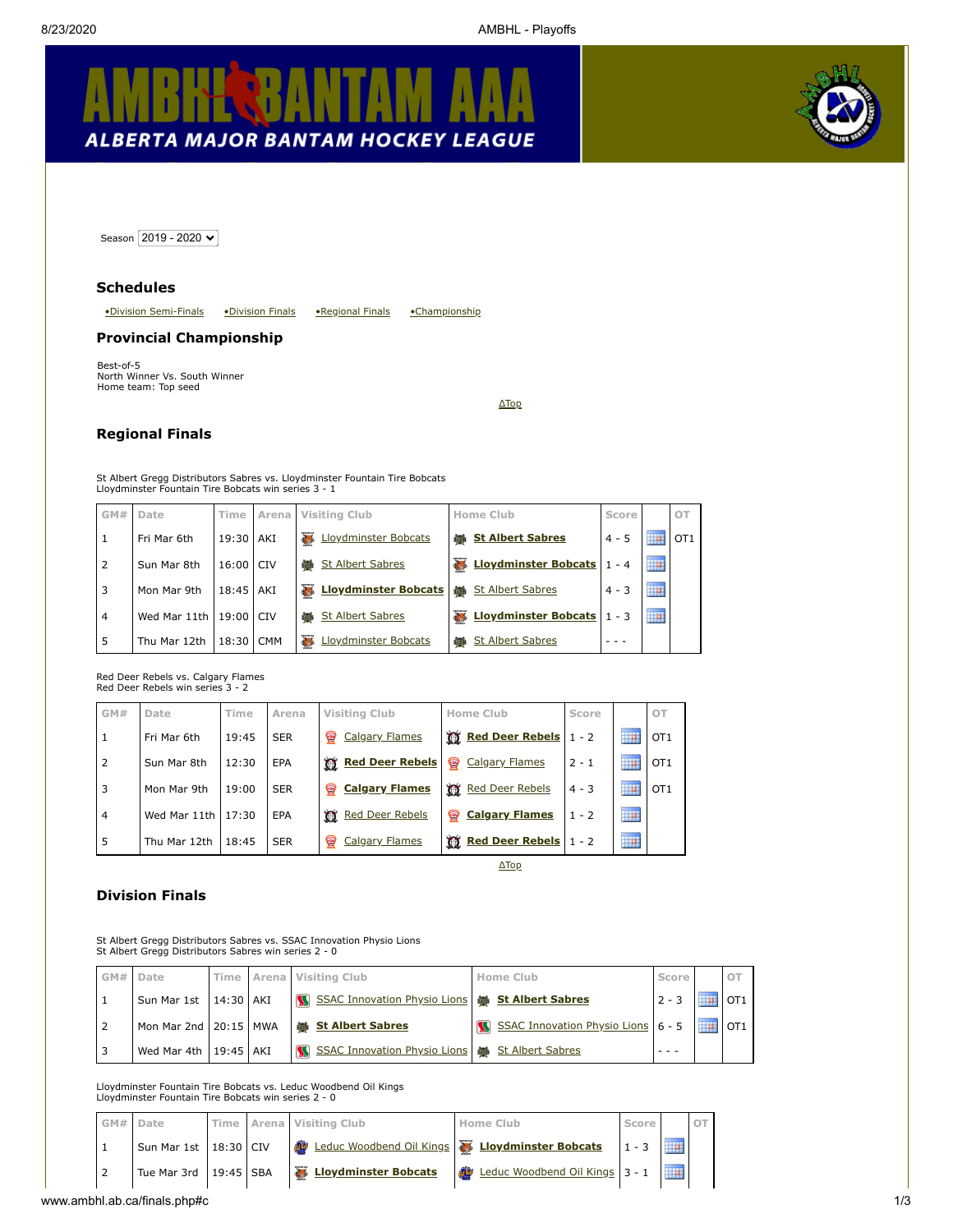8/23/2020 AMBHL - Playoffs

| 3   | Wed Mar 4th 19:00 CIV                                                |       | OB         | Leduc Woodbend Oil Kings         | 26<br>Lloydminster Bobcats |         |                         |    |
|-----|----------------------------------------------------------------------|-------|------------|----------------------------------|----------------------------|---------|-------------------------|----|
|     | Calgary Flames vs. Calgary Bisons<br>Calgary Flames win series 2 - 1 |       |            |                                  |                            |         |                         |    |
| GM# | Date                                                                 | Time  | Arena      | <b>Visiting Club</b>             | Home Club                  | Score   |                         | OT |
|     | Sun Mar 1st                                                          | 15:15 | <b>WSA</b> | <b>Calgary Bisons</b><br>⋒       | <b>Calgary Flames</b><br>₩ | $2 - 3$ | ---------<br>M)         |    |
| 2   | Tue Mar 3rd                                                          | 19:30 | <b>CRS</b> | <b>Calgary Flames</b><br>₩       | <b>@</b> Calgary Bisons    | $3 - 4$ | ---------<br><b>THE</b> |    |
| 3   | Wed Mar 4th                                                          | 17:30 | EPA        | <b>Calgary Bisons</b><br>$\odot$ | ₩<br><b>Calgary Flames</b> | $0 - 4$ | <br><b>TP</b>           |    |
|     |                                                                      |       |            |                                  |                            |         |                         |    |

Red Deer Rebels vs. SEAC Tigers Red Deer Rebels win series 2 - 0

| GM# | Date                | Гіmе | Arena      | <b>Visiting Club</b>               | <b>Home Club</b>      | Score   |                          | OT |
|-----|---------------------|------|------------|------------------------------------|-----------------------|---------|--------------------------|----|
|     | Sun Mar 1st   16:00 |      | <b>SER</b> | Southeast Tigers                   | Red Deer Rebels 2 - 8 |         | 1111111111<br><b>Tip</b> |    |
|     | Tue Mar 3rd 19:15   |      | <b>HHA</b> | Red Deer Rebels & Southeast Tigers |                       | $5 - 2$ | <br><b>Tip</b>           |    |
|     | Wed Mar 4th $18:45$ |      | <b>SER</b> | Southeast Tigers<br>$^\circledR$   | Red Deer Rebels       |         |                          |    |

[ΔTop](#page-0-3)

## <span id="page-1-0"></span>**Division Quarter-Finals**

St Albert Gregg Distributors Sabres vs. Knights of Columbus Squires St Albert Gregg Distributors Sabres win series 2 - 0

| GM# | Date                       | Time l                 |     | Arena Visiting Club                                      | Home Club                         | Score   |               | OT |
|-----|----------------------------|------------------------|-----|----------------------------------------------------------|-----------------------------------|---------|---------------|----|
|     | Tue Feb 25th               | 19:00 AKI              |     | Knights of Columbus Squires (16) St Albert Sabres<br>四   |                                   | $1 - 1$ | .<br>Ŧъ       |    |
|     | Wed Feb 26th   19:45   BHA |                        |     | <b>藤 St Albert Sabres</b>                                | Knights of Columbus Squires 4 - 3 |         | <br><b>Ta</b> |    |
|     | Fri Feb 28th               | $20:00$ $\blacksquare$ | GAA | Knights of Columbus Squires (1666) St Albert Sabres<br>四 |                                   |         |               |    |

Sherwood Park United Cycle Flyers vs. SSAC Innovation Physio Lions SSAC Innovation Physio Lions win series 2 - 1

| GM# | Date                   |           | Time Arena | Visiting Club                                       | Home Club                          | Score   |  |
|-----|------------------------|-----------|------------|-----------------------------------------------------|------------------------------------|---------|--|
|     |                        |           |            |                                                     |                                    |         |  |
|     | Wed Feb 26th 20:15 SPA |           |            | SSAC Innovation Physio Lions & Sherwood Park Flyers |                                    | $3 - 0$ |  |
|     | Thu Feb 27th 20:30 TCB |           |            | Sherwood Park Flyers                                | SSAC Innovation Physio Lions 5 - 2 |         |  |
|     | Fri Feb 28th           | 20:15 SPS |            | SSAC Innovation Physio Lions & Sherwood Park Flyers |                                    | $4 - 2$ |  |

Lloydminster Fountain Tire Bobcats vs. PAC Saints Lloydminster Fountain Tire Bobcats win series 2 - 0

| GM# Date                   | Time I    | Arena Visiting Club                          | Home Club                   | Score   |          | OT. |
|----------------------------|-----------|----------------------------------------------|-----------------------------|---------|----------|-----|
| Wed Feb 26th   19:30   RUS |           | <b>BEAC Saints</b>                           | Eloydminster Bobcats 1 - 5  |         | .<br>HP. |     |
| Thu Feb 27th 18:45 TLN     |           | <b>Eloydminster Bobcats &amp;</b> PAC Saints |                             | $5 - 0$ | <br>H a  |     |
| Fri Feb 28th               | 19:00 CIV | <b>in the </b><br><b>PAC Saints</b>          | <b>Lloydminster Bobcats</b> |         |          |     |

GPAC Golden Arrow Storm vs. Leduc Woodbend Oil Kings Leduc Woodbend Oil Kings win series 2 - 1

| GM# | Date                       |           | Time Arena Visiting Club                           | Home Club                      | Score |                    |
|-----|----------------------------|-----------|----------------------------------------------------|--------------------------------|-------|--------------------|
|     | Tue Feb 25th 17:00 CMA     |           | <b>COLOR</b><br><b>Leduc Woodbend Oil Kings</b>    | GPAC Golden Arrow Storm 5 - 6  |       |                    |
|     | Wed Feb 26th   19:45   SBA |           | GPAC Golden Arrow Storm                            | Leduc Woodbend Oil Kings 2 - 5 |       |                    |
|     | Fri Feb 28th               | 17:00 WEY | Leduc Woodbend Oil Kings   SPAC Golden Arrow Storm |                                |       | $\blacksquare$ OT1 |

Calgary Flames vs. Calgary Northstar Sabres Calgary Flames win series 2 - 0

| GM# Date             | Time | Arena      | <b>Visiting Club</b> | Home Club                         | Score |                        | OT |
|----------------------|------|------------|----------------------|-----------------------------------|-------|------------------------|----|
| Tue Feb 25th   19:00 |      | EPA        | Calgary Northstar    | <b>&amp;</b> Calgary Flames 0 - 4 |       | ---------<br><u>ia</u> |    |
| Thu Feb 27th   18:45 |      | <b>NES</b> | Calgary Flames       | Calgary Northstar 10 - 0          |       | ---------<br><u>ia</u> |    |
| Sat Feb 29th   16:30 |      | <b>WSD</b> | Calgary Northstar    | ❤<br><b>Calgary Flames</b>        |       |                        |    |